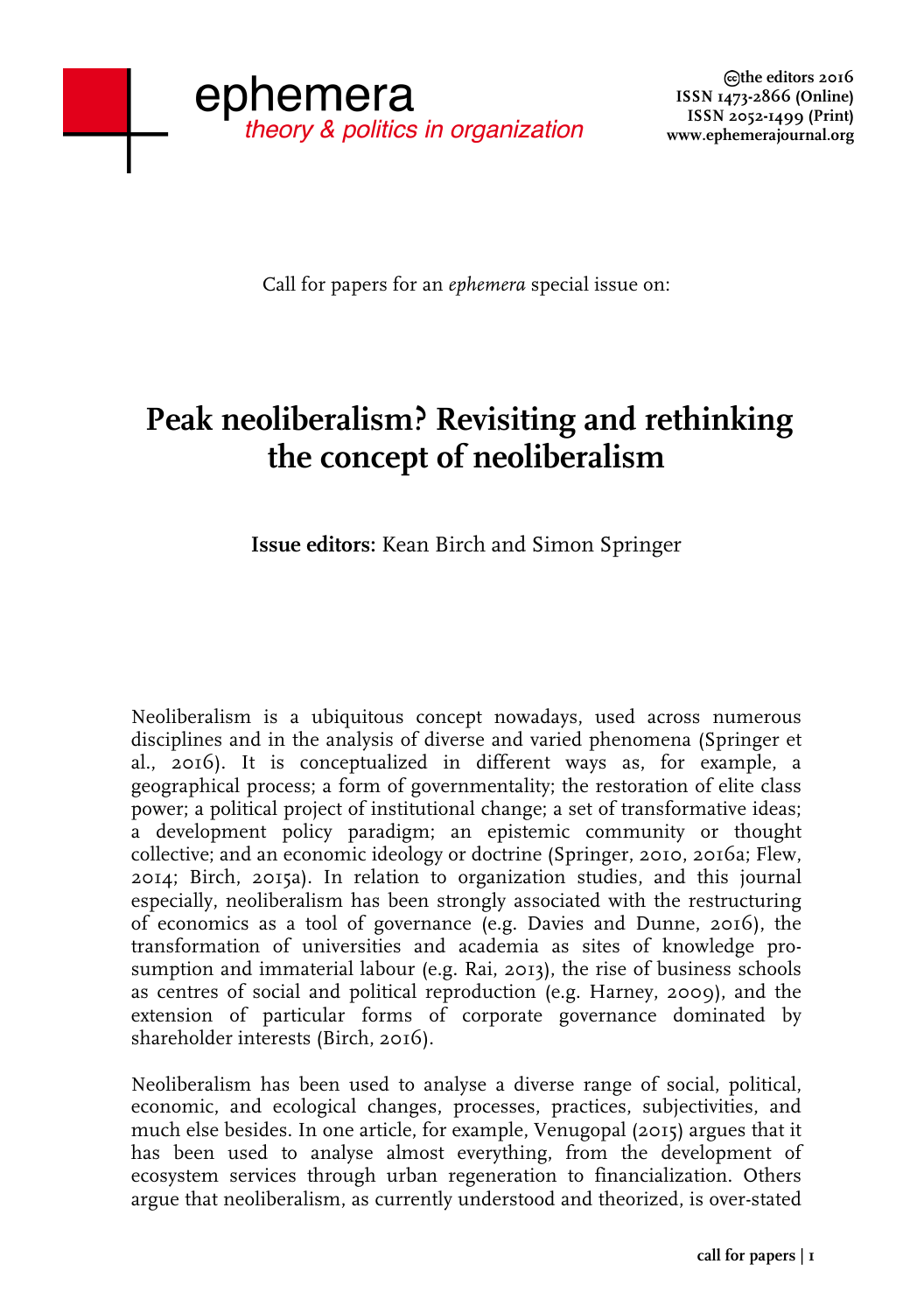as a way to understand recent and ongoing social changes (Barnett, 2005; O'Neill and Weller, 2014; Birch, 2015b; Storper, 2016). Such debate raises the question of whether we have hit *peak* neoliberalism in terms of the usefulness of the concept to our analysis of and political engagement with the social world (Springer, 2016b).

Neoliberalism's increasing ubiquity has come at a significant price. Such variety and diversity in intellectual analysis (i.e. explanatory framework) and substantive topic (i.e. thing to explain) have produced a glut of concepts, theories, analyses and so on; while this medley can be seen as a necessary – and fruitful – outcome of such a hybrid and heterogeneous process, it also has the potential side-effect of leaving us more confused than enlightened. According to some scholars (e.g. Boas and Gans-Morse, 2009; Birch, 2015b; Venugopal, 2015), neoliberalism is at risk of becoming almost useless as a result of its indiscriminate use, especially as it is increasingly taken up in popular debate and discourse. Not all agree with this assessment, obviously. A number of scholars stress the need to theorize neoliberalism carefully and precisely in order to ensure its continuing relevance as a useful concept for understanding the world (e.g. Peck, 2013; Springer, 2014; also Birch, 2016).

It is increasingly difficult, on the one hand, to parse or synthesize this intellectual (yet often contradictory) abundance and, on the other hand, to apply it to policy or practical issues facing diverse communities, societies, organizations and individuals around the world. A body of literature is emerging that is critical of current conceptions and understandings of neoliberalism, highlighting these issues. Another body of work is emerging that tries to rehabilitate neoliberalism as a concept and a useful way to analyse the damage that contemporary political economy is doing to so many people.

The aim of this special issue, therefore, is to revisit and rethink neoliberalism as an abstract concept and as an empirical object. We invite contributors to critically evaluate dominant conceptions of neoliberalism, to examine how we use neoliberalism as an analytical and methodological framework, and to offer new ideas about how to productively (re)conceptualize neoliberalism. Below we outline some broad questions that contributors might like to engage with, although others are welcome:

- How conceptually useful is neoliberalism in different disciplines?
- How has the concept of neoliberalism evolved over time?
- Does neoliberalism represent a useful or critical way of understanding the current state of the world?
- What are the limitations to our use of neoliberalism?
- Does neoliberalism need updating as a critical concept in ways that take us beyond hybridity and variegation?
- What is missing from debates on neoliberalism in contemporary scholarship?
- What makes neoliberalism such a popular analytical framework?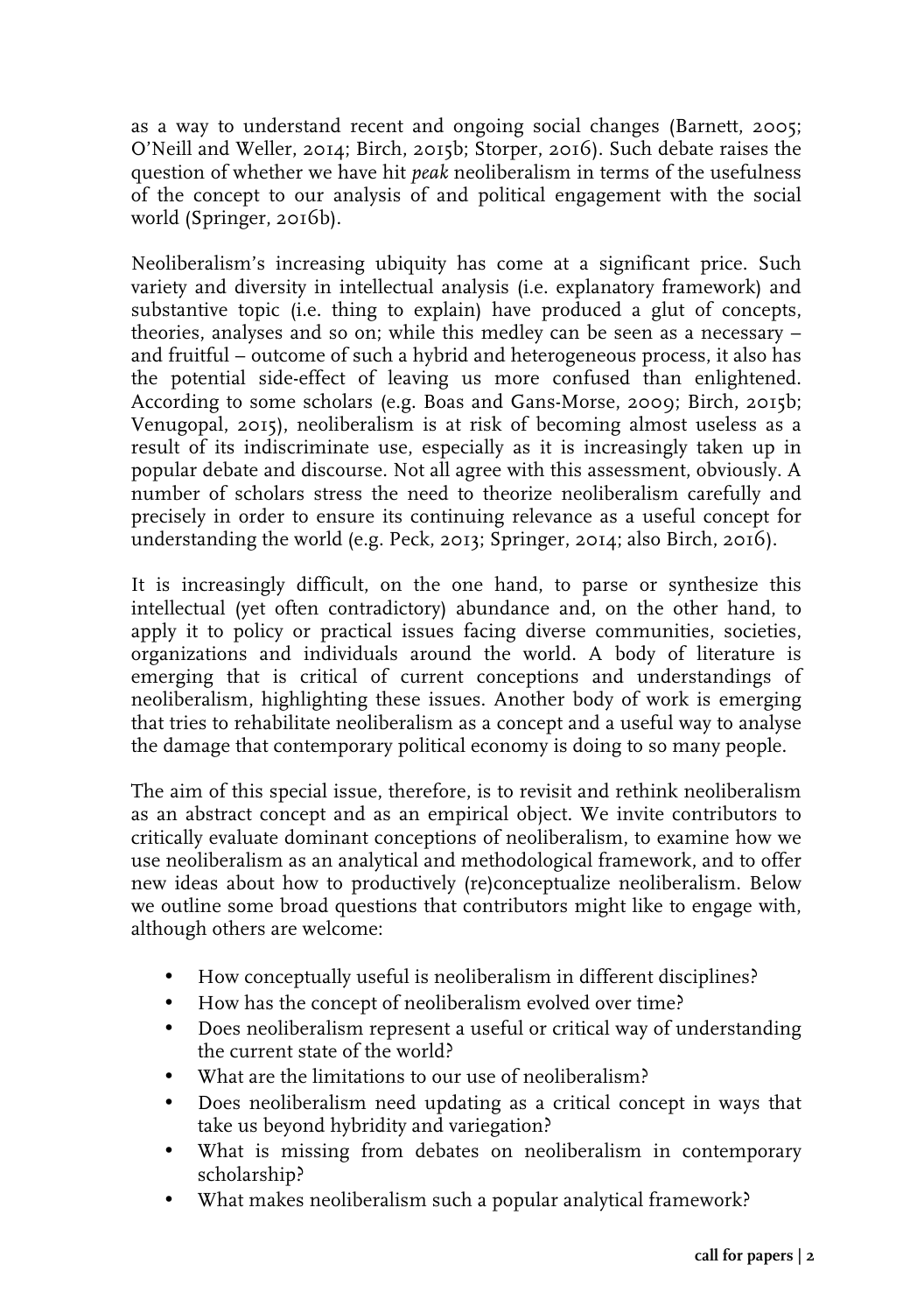- Are there alternative ways to conceptualize neoliberalism?
- Are we in need of finding alternative conceptions that break with the language of 'neoliberalism' altogether?
- What might new visions beyond neoliberalism yield in terms of our collective political future?

## **Deadline for submissions: 30 June 2017**

All contributions should be sent to both Kean Birch (kean@yorku.ca) and Simon Springer (springer@uvic.ca). If you would like to discuss an idea with the issue editors then please email them both. We are looking for a diverse range of contributions including research articles, notes, interviews, and book reviews. Information about some of these types of contributions can be found at: http://www.ephemerajournal.org/how-submit. The submissions will undergo a double-blind review process. All submissions should follow *ephemera*'s submission guidelines, which are available at: http://www.ephemerajournal.org/how-submit (see the 'Abc of formatting' guide in particular).

## **references**

- Barnett, C. (2005) 'Publics and markets: What's wrong with neoliberalism?', in S.J. Smith, R. Pain, S.A. Marston and J.P. Jones III (eds.) *The handbook of social geographies*. London: SAGE.
- Birch, K. (2015a) 'Neoliberalism: The whys and wherefores ... and future directions', *Sociology Compass*,  $9(7)$ : 571-584.
- Birch, K. (2015b) *We have never been neoliberal: A manifesto for a doomed youth*. Winchester: Zero Books.
- Birch, K. (2016) 'Market vs. contract? The implications of contractual theories of corporate governance to the analysis of neoliberalism', *ephemera*, 16(1): 107-133.
- Birch, K. and V. Mykhnenko (eds.) (2010) *The rise and fall of neoliberalism: The collapse of an economic order?* London: Zed Books.
- Boas, T. and J. Gans-Morse (2009) 'Neoliberalism: From new liberal philosophy to anti-liberal slogan', *Studies in Comparative International Development*, 44(2): 137-161.
- Davies, W. and S. Dunne (2016) 'The limits of neoliberalism: An interview with Will Davies', *ephemera*, 16(1): 155-168.
- Flew, T. (2014) 'Six theories of neoliberalism', *Thesis Eleven*, 122: 49-71.
- Harney, S. (2009) 'Extreme neo-liberalism: An introduction', *ephemera*, 9(4): 318-329.
- Peck, J. (2013) 'Explaining (with) neoliberalism', *Territory, Politics, Governance*,  $I(2)$ : 132-157.
- Rai, A. (2013) 'Control and becoming in the neoliberal teaching machine', *ephemera*, 13(1): 177-187.
- Springer, S. (2010) 'Neoliberalism and geography: Expansions, variegations, formations', *Geography Compass*, 4(8): 1025-1038.